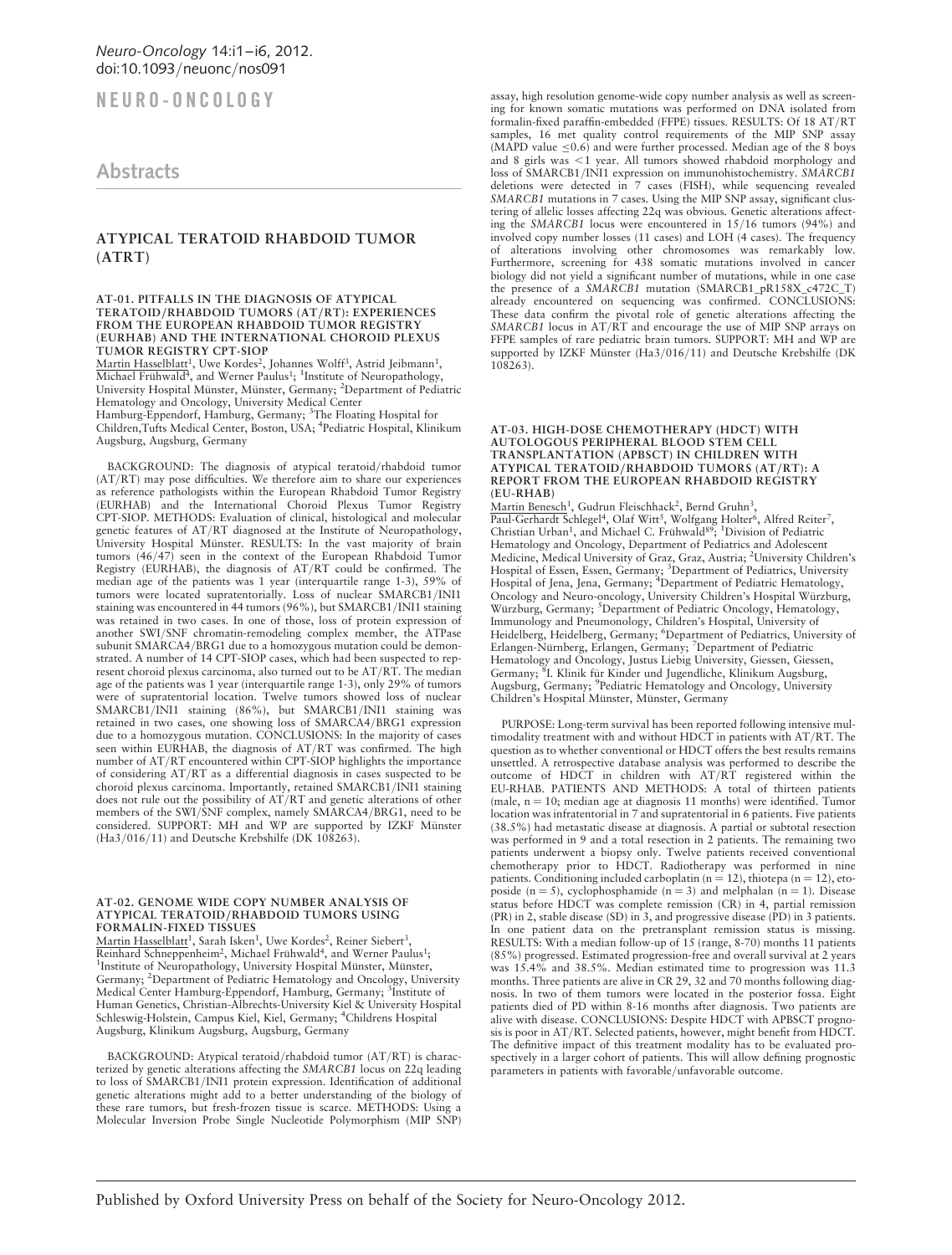### AT-04. SOME INFANTS WITH CNS ATRT CAN BE CURED WITHOUT IRRADIATION.

Lucie Lafay-Cousin<sup>1</sup>, Annie Huang<sup>2</sup>, Cynthia Hawkins<sup>2</sup>, Chris Fryer<sup>3</sup>, and Eric Bouffet<sup>2</sup>; <sup>1</sup>Alberta Children's Hospital, Calgary, Canada; <sup>2</sup>Hospital for Sick Children, Toronto, Canada; <sup>3</sup>British Columbia Childrenand Women Hospital, Vancouver, Canada

BACKGROUND: CNS ATRT are extremely aggressive brain tumors that mostly affect infants and young children. Encouraging results are emerging with the use of multimodality approach combining maximal surgical resection, intensive chemotherapy (without or with stem cell support) and radiotherapy. Because of the very young age of the majority of the patients, some centers favor a non radiation strategy in order to preserve the neurocognitive outcome of this vulnerable group of patients. PATIENTS AND METHODS: We report 16 cases of children with CNS ATRT treated with high dose chemotherapy and omission of radiation. All diagnoses were centrally reviewed. RESULTS: The chart of 16 patients (9 female), diagnosed between 2001 and 2010 were reviewed. The median age at diagnosis was 16.1 months (range 4.2 to 43.3). The median duration of symptoms before diagnosis was 3 weeks (0.5-6). Tumors were evenly distributed in supra and infratentorial compartments (50%). Six patients (37.5%) had metastatic disease at presentation. Five of the ten patients tested for INI1 germline mutation and were found to be positive. A greater than subtotal resection was achieved in 9 patients (87.5%). All patient received conventional chemotherapy followed by high dose chemotherapy and stem cell rescue (Carboplatin Thiotepa)x3 or (Carboplatin, Thiotepa, Etoposide)x1. In addition to HDC, 5 patients (31%) received IT chemotherapy. Seven patients progressed or relapsed at a median time of 5 months (range 2.3-14.2). Six patients died of disease and one of HDC related toxicity. At a median follow up time of 33.5 months (7.8-96.0), 9(56.2%) patients were alive without evidence of disease. Three of them harbored a germline mutation. CONCLUSION: Some patients with CNS ATRT, including patients metastatic at presentation, can be successfully cured without radiation. Because no clear clinical factor can yet differentiate these patients from those who may require radiation, refined molecular analysis is underway.

### AT-05. DESCRIPTIVE EPIDEMIOLOGY OF CNS ATYPICAL TERATOID/RHABDOID TUMORS: AN ANALYSIS USING TWO U.S. POPULATION-BASED DATA SETS (CBTRUS AND SEER) Carol Kruchko<sup>1</sup>, Jennifer Propp<sup>1</sup>, Bridget McCarthy<sup>2</sup>, and Therese Dolecek<sup>2</sup>; <sup>I</sup>Central Brain Tumor Registry of the United States, Hinsdale, IL, USA; 2 University of Illinois at Chicago, Chicago, IL, USA

Atypical teratoid/rhabdoid tumor (ATRT) was first identified as a unique clinical and neuropathological entity in the 1980s and 1990s. ATRT was added to the World Health Organization Classification of Tumours of the Central Nervous System in 2000. Many hospital-based and observational studies on ATRT have been published, but few population-based statistics are available prompting this evaluation of brain tumor data on cases diagnosed in children ages 0-19 years from two large U.S. cancer registries. ATRT was defined by ICD-O-3 histology code: 9508 of the brain/CNS (ICD-O-3 primary sites: C70.0-C72.9, C75.1-C75.3). The Central Brain Tumor Registry of the United States (CBTRUS), 21 state population-based cancer registries analytic data set, 2004-2008, was used to estimate ATRT incidence rates. The Surveillance, Epidemiology, and End Results (SEER) Program 17 registry research data file, 2000-2008, was used to determine survival patterns for ATRT. All analyses were conducted using SEER\*Stat v. 7.0.5. Incidence rates are expressed per 100,000 person-years. Survival estimates were made using the Kaplan-Meier method. CBTRUS incidence data: 114 cases were identified. Cases occurred primarily among children of white race. Most cases (90%) were among children ages 0-5 years. The highest incidence rate was observed in the infants 0 year age group  $(0.60/$ 100,000) followed by children in the 1-4 year age group (0.20/100,000). Incidence rates for boys and girls were similar. Survival analysis: 132 cases were followed. The one-year relative survival rate was 47.6%. The five-year relative survival rate was 27.3%. This study provides insight into the incidence and survival of a rare childhood tumor, ATRT, at the population level.

### AT-06. SYNERGISTIC EFFECTS OF A COMBINATION OF HDAC INHIBITORS WITH EZH2 OR CYCLIND INHIBITORS ON RHABDOID TUMOR CELL GROWTH

Kornelius Kerl<sup>1</sup>, Rebecca Unland<sup>1</sup>, Heribert Jürgens<sup>1</sup>, and Michael Frühwald<sup>2</sup>; University Children's Hospital Münster, Münster, Germany; <sup>2</sup>Children's Hospital Augsburg; Suabian Children's Cancer Center, Augsburg, Germany

INTRODUCTION: Rhabdoid tumors rarely respond in a lasting manner to conventional chemotherapy: Nevertheless recent approaches using epigenetic compounds such as histone deacetylase (HDAC)-inhibitors have demonstrated efficient inhibition of tumor cell growth in vitro. METHODS:

Rhabdoid tumor cell lines (G401, A204, BT16) were treated with HDAC inhibitor (HDI) (e.g. SAHA) alone and in combination with the CyclinD inhibitors Fenretinide and 4OH-Tamoxifen or with the EZH2 inhibitor DZNep. Effects on cell proliferation, cell cycle and apoptosis were analyzed by using XTT, DAPI and annexin/propidiumiodid. RNA Microarrays were performed to detect effected pathways by HDI in BT16 cell lines. RESULTS: Inhibition of HDACs by small molecular compounds such as suberoylanilidehydroxamic acid (SAHA) and by selective HDAC inhibitors resulted in G1-arrest and induction of apoptosis in the rhabdoid tumor cell lines. HDAC1, HDAC2, HDAC3 and HDAC8 were found highly expressed in primary rhabdoid tumors and rhabdoid tumor cell lines. Using microarray analysis we identified multiple mechanisms, such as chromosomal condensation, which may be responsible for cell death induced by HDI. Furthermore we demonstrated that SAHA also activates pathways and specific genes associated with cell cycle progression (e.g. Rb, stem cell program). Targeting these activated pro-proliferative genes by combined therapy (SAHA plus EZH2 inhibitors, SAHA plus CyclinD inhibitors) demonstrated strong synergistic inhibitory effects on tumor cell growth. In addition, HDAC inhib-ition was shown to sensitize rhabdoid tumor cell lines to chemotherapeutic-induced cell death. CONCLUSION: Chromatin-based HDI treatment in combination with EZH2-inhibitors, CyclinD-inhibitors or conventional chemotherapy is a promising tool for the treatment of these often fatal embryonal tumors. This work was supported by the "Innovative Medical Research" fund of the University of Muenster Medical Faculty and the Sonja Wasowicz Stiftung Germany, Sitfterverband; Germany

### AT-07. ABSENCE OF ONCOGENE AND TUMOR SUPPRESSOR GENE MUTATIONS IN ATYPICAL TERATOID/RHABDOID TUMORS (AT/RT)

Mark W. Kieran<sup>1</sup>, Charles W. M. Roberts<sup>1</sup>, Jaclyn A. Biegel<sup>2</sup>, Laura<br>E. MacConaill<sup>3</sup>, Benjamin E. Rich<sup>4</sup>, Keith L. Ligon<sup>4</sup>, and Susan Chi<sup>1</sup>; E. MacConaill<sup>3</sup>, Benjamin E. Rich<sup>4</sup>, Keith L. Ligon<sup>4</sup>, and Susan Chi<sup>1</sup>;<br><sup>1</sup>Dana-Farber Cancer Institute, Pediatric Oncology, Boston, MA, USA;<br><sup>2</sup>Children's Hospital of Philadelphia, Philadelphia, USA; <sup>3</sup>Dana-Farber Cancer Institute Center for Cancer Genome Discovery, Boston, MA, USA; 4 Dana-Farber Cancer Institute Center for Molecular Oncologic Pathology, Boston, MA, USA

BACKGROUND: Atypical Teratoid Rhabdoid Tumor (AT/RT) is a highly malignant central nervous system embryonal tumor of infants. While the genetic defect underlying AT/RT has been well demonstrated in pre-clinical models and primary human tumor material (loss or mutation of the INI1/ SNF5/SMARCB1 subunit of the SWI/SNF chromatin complex), appropriate targets for therapeutic intervention have not been clearly elucidated. METHOD: We performed OncoMap, a high-throughput, mass spectrometry genotyping platform of archival (formalin-fixed, paraffin-embedded) tissue focused on the subset of oncogenes and tumor suppressor genes that are responsible for activating events in most human cancers. Samples selected were patients with classic AT/RT defined by the presence of the SMARCB1 mutation. RESULTS: Twenty-five purified FFPE samples were submitted for OncoMap analysis, 24 passed all of the quality assurance methods and underwent full analysis. A total of 983 unique mutations in 115 oncogenes or tumor suppressor genes were tested. No mutations in any of the oncogenes or tumor suppressor genes, with the exception of the known driver mutations in SMARCB1 and a single example of an NRAS mutation were identified. All positive and negative controls were appropriate and concurrent analysis of 20 diffuse intrinsic pontine glioma (DIPG) samples identified both previously known mutations in these tumors (p53) and novel mutations in PI3K (published in Grill et al, Pediatr Blood Cancer. 2011 Dec 20). DISCUSSION: The remarkably low rate of mutation in ATRT contrasts with other aggressive cancers. In concert with the published gene expression profile for AT/RT and lack of significant genomic instability identified in these tumors (Jackson et al., Clin Cancer Res. 2009 Mar 15;15(6):1923-30; McKenna et al, Mol Cell Biol. 2008 Oct;28(20):6223-33), the need to focus on other mechanisms of cell control dysregulation such as epigenetic regulated events is being undertaken.

AT-08. THE MOLECULAR BIOLOGICAL COMPARISONS BETWEEN ORIGINAL, RECURRENT TUMORS, AND PRIMARY CULTURE CELLS FROM ATYPICAL TERATOID / RHABDOID **TUMOR** 

Akihide Kondo, Kazuaki Shimoji, Ikuko Ogino, Fujimura Junya, Sachi Sakaguchi, Masakazu Miyajima, and Hajime Arai; Juntendo University, Tokyo, Japan

BACKGROUND: Atypical teratoid/rhabdoid tumor (AT/RT) is a highly malignant central nervous system neoplasm in early childhood. In this report,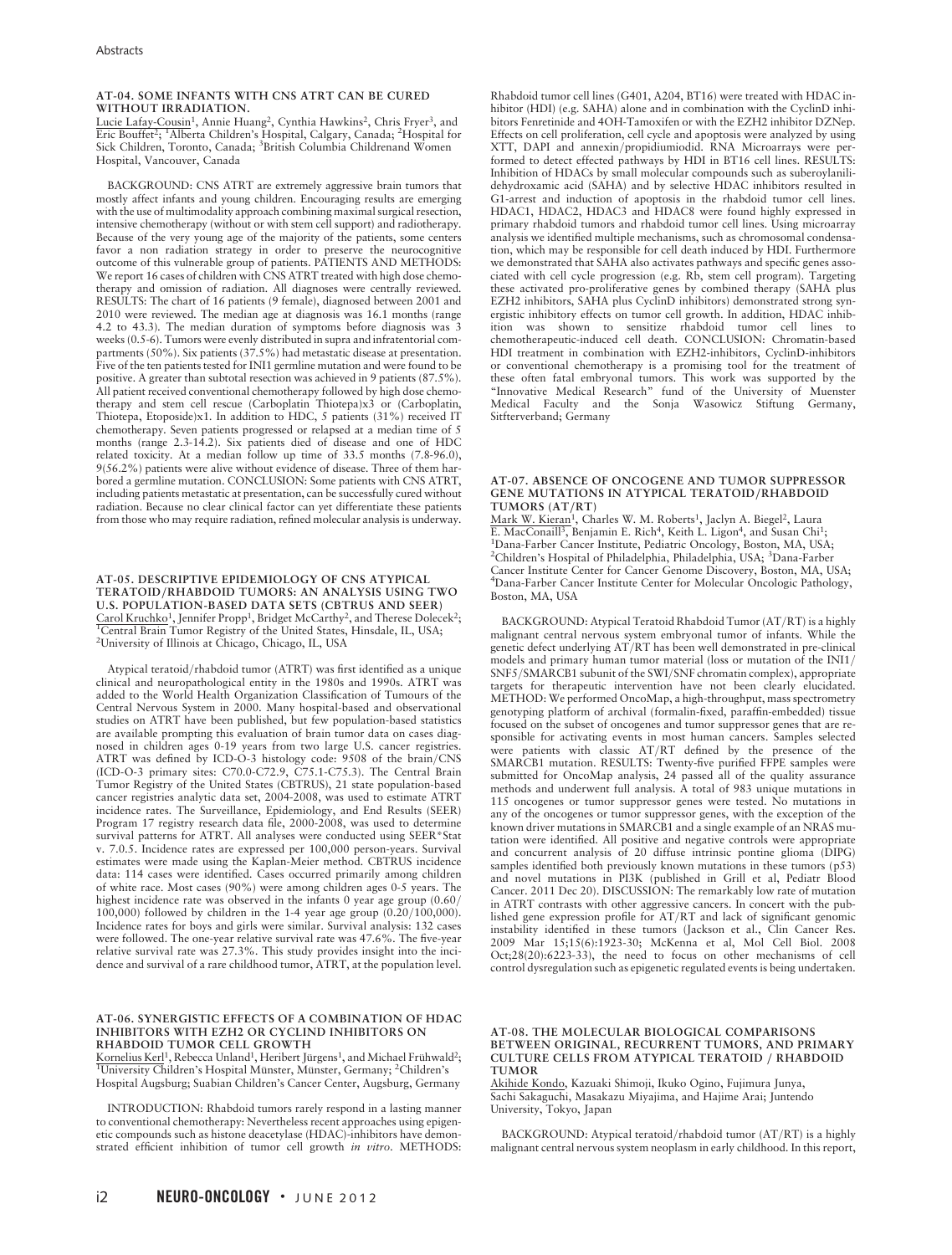we used high throughput array as a platform to identify the difference between original tumor and recurrent tumor with the profiling of expression genes. Furthermore, we tried to identify the tumor stem cell character of these tumor using primary culture cells from the tumor. METHODS: We extracted the DNA from paraffin embedded tumors those recurred after chemotherapy in the same patient. We also have succeeded to sustain the growth of tumor cells in culture condition obtained from tumors of this infant with AT/RT in previously reported method. Then, we performed high throughput study and compared the expression data from these tumors and cells using a commercially utilized SNP array system. RESULTS: The comparison between original tumor and recurrent tumor detected several differences in the regulations of genes. The cells in serum free medium formed sphere and showed some stem cell characters. CONCLUSIONS: Our comparison may reveal the mechanism of the drug sensitivity patterns among this tumor. The analysis of the primary cell culture derived from the tumor would provide an effective way to study the biology of AT/RT and to identify potential targets for future therapeutics for this tumor.

### AT-09. INHIBITION OF THE POLYCOMB GROUP GENE EZH2 SUPPRESSES GROWTH AND RADIO-SENSITIZES ATRT CELLS BY PROMOTING SENESCENCE AND INHIBITING THE CYCIND-E2F1 AXIS.

I<u>rina Alimova<sup>1</sup>, J</u>effrey Knipstein<sup>1</sup>, Peter Harris<sup>1</sup>, Sujatha Venkataraman<sup>1</sup>,<br>Victor Marquez<sup>2</sup>, Diane Birks<sup>1</sup>, Nicholas Foreman<sup>1</sup>, and Rajeev Vibhakar<sup>1</sup>;<br><sup>1</sup>University of Colorado, Ayrora, CO, USA: <sup>2</sup>Notional Ca University of Colorado, Aurora, CO, USA; <sup>2</sup>National Cancer Institute at Frederick, Frederick, Maryland, USA

The polycomb group gene Enhancer of Zeste 2 (EZH2) is a critical regulator of global gene transcription and its function is associated with maintaining cells in an undifferentiated state. Over expression of EZH2 occurs in many malignancies including brain tumors such as glioblastoma multiforme and medulloblastoma. EZH2 specifically methylates Histone 3 Lysine 27, resulting in target gene silencing. Recent evidence suggests EZH2 may also have a role in rhabdoid tumors. Atypical teratoid/rhabdoid tumor (ATRT) is a rare, high-grade embryonal brain tumor that occurs most commonly in children and carries a very poor overall survival. ATRTs are characterized by absence of the chromatin remodelingprotein SMARCB1. Given the role of EZH2 in regulating epigenetic changes we investigated the role of EZH2 in ATRT. Genomic analysis shows that an EZH2 reponsive gene expression signature is associated with tumors from patients with short survival. Targeted disruption of EZH2 by RNAi or pharmacologic inhibition strongly impairs ATRT cell growth, induces apoptosis, and potently sensitizes these cells to radiation. Using functional analysis of transcription factor activity we found the cyclin D1-E2F axis is repressed upon EZH2 depletion in ATRT cells. Taken together, our observations provide evidence that EZH2 regulates cell cycle progression by targeting the G1-S transition machinery and may be an important new therapeutic target, particularly in combination with radiation, in ATRT.

### AT-10. RHABDOID 2007 - 5 YEAR FOLLOW-UP OF A CONSENSUS TREATMENT REGIMEN IN 29 GERMAN CHILDREN WITH AT/RT

Kerstin Bartelheim<sup>1</sup>, Martin Hasselblatt<sup>2</sup>, Monika Warmuth-Metz<sup>3</sup>,<br>Rolf-Dieter Kortmann<sup>4</sup>, Joachim Gerss<sup>5</sup>, Reinhard Schneppenheim<sup>6</sup>, Reiner Siebert<sup>7</sup>, and Michael Christoph Frühwald<sup>8</sup>; <sup>1</sup>Swabian Children's Cancer Center; Children's Hospital Augsburg, Augsburg, Germany; <sup>2</sup>Institute of Neuropathology, University Hospital Münster, Münster, Germany; <sup>3</sup>Institute for Neuroradiology, University Hospital Würzburg, Wu¨rzburg, Germany; <sup>4</sup> University Radiooncology, University of Leipzig, Leipzig, Germany; <sup>5</sup> Institute of Biostatistics and Clinical Research, University of Münster, Münster, Germany; <sup>6</sup>Department of Pediatric Hematology and Oncology, University Medical Center Hamburg Eppendorf, Hamburg, Germany; <sup>7</sup>Institute of Human Genetics, Christian-Albrechts-University Kiel, Kiel, Germany; <sup>8</sup>Swabian Children's Cancer Center, Children's Hospital Augsburg and University Children's Hospital, Pediatric Hematology and Oncology Münster, Augsburg, Münster, Germany

Thus far only one prospective trial specifically designed for children with AT/RT has been published (Chi et al. 2009). Primary purpose of Rhabdoid 2007 was to collect data on German children with AT/RT treated according to a rhabdoid-centered consensus protocol registered in a central data base. Up to 2009, 29 patients (11  $\hat{f}$ , 18 m) were registered into Rhabdoid 2007 and treated using 9 cycles of alternating VCD and ICE with intrathecal MTX. Median age at diagnosis was  $18$  months ( $n = 11$ )  $\langle 12 \text{ months}, \text{n} = 10 \text{ 12-36 m}, \text{n} = 8 \rangle$   $>36 \text{ m}$ ). Reference pathology

including immunohistochemistry for INI-1 was available in 100% ( $n = 1$ INI-1 positive AT/RT). Genetic evaluation was performed in 13 patients with germ line mutations detected in 2 of them  $(15\%)$ . Total resection was performed in n = 8 (28%), partial resection in n = 20 (69%) and biopsy only in 1 patient (3%). All received chemotherapy, of these 18 (62%) were given i.th. MTX at least once. 7 (24%) patients received HDCT, 20 patients  $(69%)$  were treated by RT. 5 year follow-up shows an EFS of 41% and OS 48%. Statistical analysis detected a significantly better OS ( $p$ <0.05) for patients over 3 years at diagnosis and those who were treated with radiotherapy. Evaluation of prognostic factors reveals radiotherapy and  $age > 3$  years as positive prognostic factors for OS. The 5 year follow-up of Rhabdoid 2007 shows promising results for EFS and OS. After successful data collection for Rhabdoid 2007 a registry - EURHAB - for rhabdoid tumors of all locations and a protocol in consensus with European countries has been opened in 2009. Data of Rhabdoid 2007 and EURHAB will be relevant for the future concept of a European phase II study in AT/RT and other rhabdoid tumors. Supported by the Deutsche Kinderkrebsstiftung

### AT-11. SMARCB1 DEFICIENCY IN TUMOURS FROM THE PERIPHERAL NERVOUS SYSTEM: A LINK BETWEEN SCWHANNOMAS AND RHADBOID TUMOURS?

Daniela Rizzo<sup>1</sup>, Paul Freneaux<sup>2</sup>, Herve Brisse<sup>2</sup>, Beatrice Parfait<sup>3</sup>, Francois Doz<sup>2</sup>, Christelle Dufour<sup>4</sup>, Jen-Louis Stephan<sup>5</sup>, Christine Edan<sup>6</sup>, Dominique Ranchere-Vince<sup>7</sup>, Michel Peuchmaur<sup>8</sup>, Olivier Delattre<sup>2</sup>, and Franck Bourdeaut<sup>2</sup>; <sup>1</sup>Gemelli Hospital, Roma, Italy<del>; <sup>2</sup>Curie Institute</del><br>France; <sup>3</sup>APHP, Beaujon Hospital, Clichy, France; <sup>4</sup>Gustave Roussy <sup>2</sup>Curie Institute, Paris, Institute, Villejuif, France; <sup>5</sup>CHU St Etienne, St Etienne, France; <sup>6</sup>CHU<br>Rennes, Rennes, France; <sup>7</sup>Leon Berard, Lyon, France; <sup>8</sup>APHP, Robert Debre Hospital, Paris, France

Inactivation of SMARCB1 tumor suppressor gene was originally described as highly specific for rhabdoid tumours (RTs). Nevertheless, recent reports have illustrated that SMARCB1 alterations also characterize other tumours. In particular, some familial schwannomatosis and epithelioid malignant peripheral nerve sheath tumours, both from peripheral nervous system (PNS) origin, lack BAF47 expression. To document the putative role of SMARCB1 in PNS, we reviewed peripheral nervous tumours referred to our institution for a molecular analysis of SMARCB1 because of histological features compatible with RT. METHODS: Clinicopathological, radiological and molecular characteristics were detailed for the 12 cases showing SMARCB1 loss of expression and/or biallelic inactivation. The status of NF2 gene, likely to synergize with SMARCB1 in PNS tumours, was also analysed. RESULTS: Patients' age ranged from 0 to 45 years (median age 6.6 years). Neurological symptoms were observed in 7/12 cases with radiological features evoking a neuroblastic tumour in 6 cases and a peripheral nerve tumour in 4 cases. The mean delay prior to diagnosis was 3 months. Histological examination revealed rhabdoid features in 11/12 tumours. All tumours showed a complete loss of SMARCB1 expression. Interestingly, adjacent nervous proliferation resembling neurofibromas were observed in 3 cases, suggesting a multi-step transformation. Three tumours harboured a hemizygous deletion at NF2 locus but all NF2 sequences were normal. CONCLUSION: We report the first series of PNS rhabdoid tumour. In patients with aggressive PNS tumours, RT should be suggested and anti-SMARCB1 immunohistochemistry performed. SMARCB1 inactivation, occasionally associated with NF2 deletion, might have oncogenic effects in peripheral nerves.

AT-12. ATYPICAL TERATOID RHABDOID TUMOR - REPORT FROM A CHILDREN'S CANCER CENTRE IN SINGAPORE Shui Yen Soh<sup>1</sup>, Mei Yoke Chan<sup>1</sup>, Wan Tew Seow<sup>2</sup>, Kenneth Chang<sup>3</sup>, Wai<br>Hoe Ng<sup>2</sup>, and Ah Moy Tan<sup>1</sup>; <sup>1</sup>Hematology/Oncology Service, KK Women's and Children's Hospital, Singapore, Singapore; <sup>2</sup>Neurosurgical Service, KK Women's and Children's Hospital, Singapore, Singapore; <sup>3</sup>Department of<br>Pathology and Laboratory Medicine, KK Women's and Children's Hospital, Singapore, Singapore

BACKGROUND: Atypical teratoid rhabdoid tumor (ATRT) of the central nervous system (CNS) is a rare and highly malignant neoplasm usually seen in very young children. We describe our experience from a centre in South East Asia. METHODOLOGY: We retrospectively reviewed hospital database and chart records between 2000 and 2010. RESULTS: There were 6 patients diagnosed with ATRT in the review period. The patients were all of Asian ethnicities. There were more boys  $(67%)$  than girls  $(33%)$ . The age at diagnosis ranged from 1.1 to 14.8 years (median 3.1). The top presenting complaints were increasing head circumference, pain (headache / back pain) and unsteady walking. All except one patient had cerebral primaries - 2 supratentorial; 2 posterior fossa; 1 had both supratentorial and posterior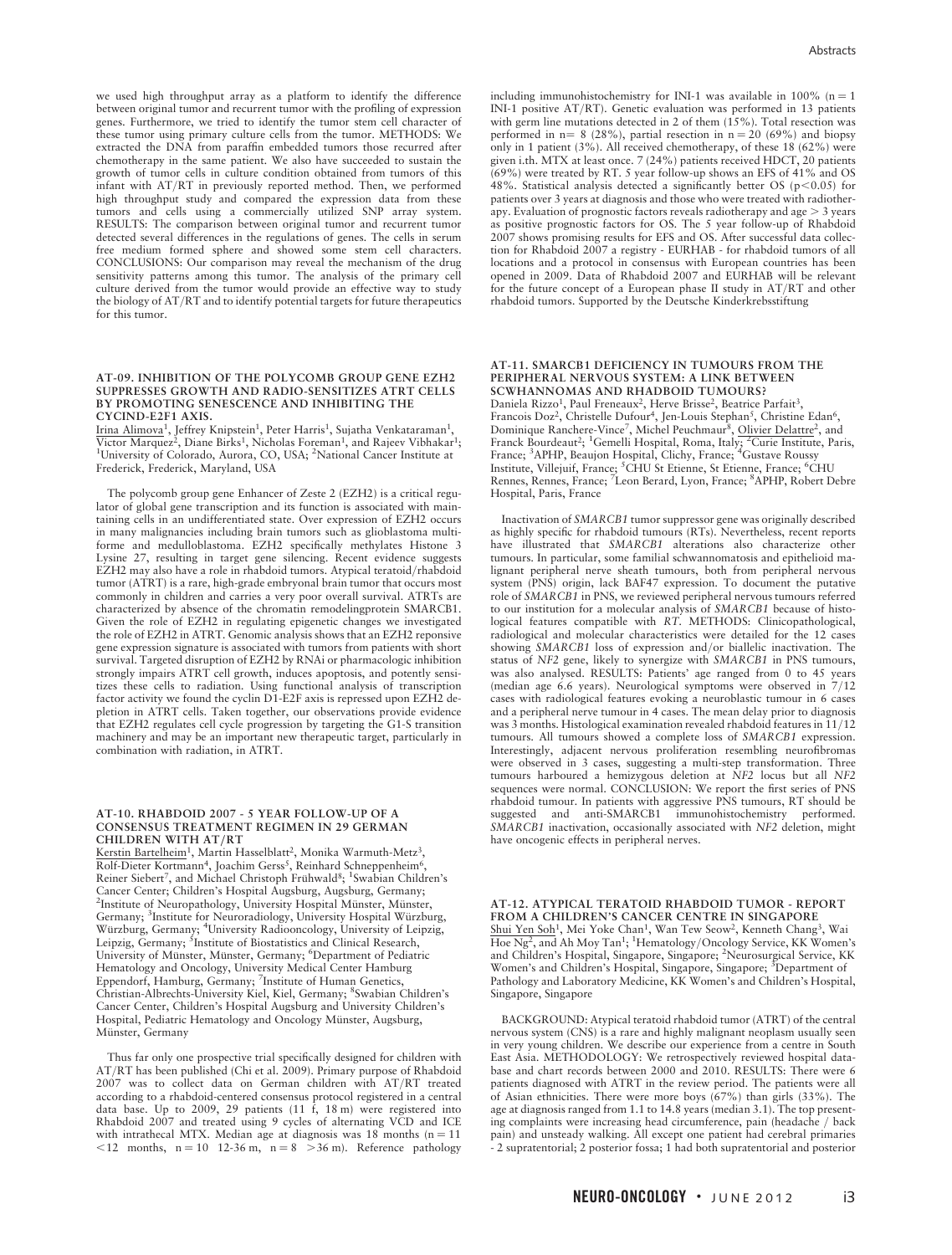fossa tumors; 1 spinal. The patient with spinal primary presented with back pain and cord compression. One patient (with brain primary) had drop metastases to the spine (cauda equina). None had extraneural ATRT. Most of the tumors had characteristic rhabdoid cells. However INI-1 staining was not done in earlier cases. Most patients received multimodality therapy surgery, multiagent systemic chemotherapy and radiation. We had only 2 survivors. One patient died soon after presentation from tumor hemorrhage, before any treatment could be given. One succumbed to disease recurrence 27 months from diagnosis. Of note we had 2 deaths from sepsis - one during induction chemotherapy (3 months from diagnosis), and the other during treatment for disease recurrence (2.7 years from diagnosis). DISCUSSION: The disease may be under-diagnosed in the previous years when INI-1 staining was not routinely used. Despite being a highly aggressive disease, some patients can be cured using intensive multi-modality treatment. However, current chemotherapy regimens used for ATRT have significant toxicities, and may not be suitable when good supportive care is not available.

### AT-13. PRECLINICAL EVALUATION OF COMBINATION EPIGENETIC THERAPY FOR ATYPICAL TERATOID/ RHABDOID TUMOR

Jeffrey Knipstein, Irina Alimova, Diane Birks, and Rajeev Vibhakar; University of Colorado Denver, Section of Pediatric Hematology/Oncology/ BMT, Aurora, CO, USA

BACKGROUND: Despite intensive multimodality therapy, outcomes for atypical teratoid/rhabdoid tumor (ATRT) remain poor. Histone deacetylase inhibitors (HDACi) and DNA methyltransferase inhibitors (DNMTi) function as epigenetic modifiers and lead to re-expression of inappropriately repressed genes and cellular functions. Due to epigenetic alterations in ATRT resulting from SMARCB1 loss, HDACi and DNMTi may offer a novel approach to this tumor. METHODS: Primary tissue was obtained from 19 ATRT patients, mRNA was isolated for Affymetrix gene chip hybridization, and analysis of HDAC and DNMT expression versus control tissue was performed. For proliferation, apoptosis, cell cycle, and gene array evaluations of combination epigenetic therapy, BT-12 and BT-16 ATRT cells were treated with the DNMTi decitabine and the HDACi SNDX-275. Synergy was determined by the Bliss additivity model. Neurosphere formation was performed in neurobasal media with UPN737 (primary ATRT patient) cells undergoing combination therapy. Genomic alterations after drug treatment (control, monotherapy, and combination) of BT-12 and BT-16 cells were evaluated by Affymetrix mRNA array analysis (BT-12, BT-16 cells) and subsequent DAVID and Ingenuity Pathway Analysis. RESULTS: Microarray analysis of ATRT patient samples demonstrated upregulation of HDAC1, HDAC2, DNMT3A, and DNMT3B. Combination decitabine and SNDX-275 treatment synergistically decreased ATRT cell proliferation in both MTS and clonogenic assays compared to either treatment alone, increased early and late apoptotic fractions, and resulted in cell cycle arrest. Additionally, neurosphere size was significantly decreased by combination therapy. Pathway analyses of RNA isolated after combination therapy demonstrated upregulation in immune response pathways and downregulation in functional clusters most notably associated with cell cycle progression at the G2-M checkpoint. CONCLUSIONS: Class I HDACs and DNMT3A/3B are upregulated in ATRT. Inhibition of these enzymes by SNDX-275 and decitabine results in decreased proliferation, increased apoptosis, cell cycle arrest, decreased neurosphere size, and an antiproliferative genomic phenotype. Further preclinical evaluation of these agents is warranted.

### AT-14. EFFICACY OF MULTIMODAL THERAPY WITH IT CHEMOTHERAPY FOR INI-1 NEGATIVE CNS TUMORS : FOUR CASES REPORT IN OSAKA CITY GENERAL HOSPITAL Kai Yamasaki<sup>1</sup>, Chika Tanaka<sup>1</sup>, Keiko Okada<sup>1</sup>, Hiroyuki Fujisaki<sup>1</sup>,

Yuko Osugi<sup>1</sup>, Junichi Hara<sup>1</sup>, Yasuhiro Matsusaka<sup>2</sup>, Hiroaki Sakamoto<sup>2</sup>, and Takeshi Inoue<sup>3</sup>; <sup>1</sup>Osaka City General Hospital, Department of Pediatric Hematololgy and Oncology, Osaka, Japan; <sup>2</sup>Osaka City General Hospital Department of Pediatric Neurosurgery, Osaka, Japan; <sup>3</sup>Osaka City General Hospital Department of Pathology, Osaka, Japan

INTRODUCTION: INI-1 negative CNS tumors are highly malignant pediatric brain tumors. Usually younger children are affected. The outcome was dismal and effective therapy has not been established. Recently, it was reported multimodal therapy including intrathecal (IT) chemotherapy and radiotherapy may improve outcome. Here, we describe four cases treated with multimodal therapy including IT chemotherapy in our institute. PATIENTS: From 2006 to 2009, we experienced four cases with INI-1 negative CNS tumors. One was choroid plexus carcinoma and the others were atypical teratoid rhabdoid tumor. The median age was 28 months (range: 11m to 8y). Metastatic status at diagnosis was M1 in one and M0 in three patients. After surgical resection (three: GTR, one: biopsy), four or five courses of chemotherapy concomitant with IT chemotherapy (MTX 12 mg + DEX 6.6 mg) were administered, Two cases were treated with a regimen for medulloblastoma; CDDP  $90 \text{ mg/m}^2$  D1, ETP  $100 \text{ mg/m}^2$  D1-5, VCR 1.5 mg/m<sup>2</sup> D1, CPA 1000 mg/m<sup>2</sup> D1,3,5, the other two were treated with a regimen for rabdomyosarcoma; CDDP<br>70 mg/m<sup>2</sup>, THP-ADR 25 mg/m<sup>2</sup> D1-2, VCR 1.5 mg/m<sup>2</sup> D8, 15, AMD 0.045 mg/m<sup>2</sup> D1. A Double-conditioning high-dose chemotherapy (TEPA  $800 \text{ mg/m}^2/\text{total} + \text{LAPM}$  280 mg/m<sup>2</sup>/total) with peripheral blood stem cell rescue (PBSCR) was performed as consolidation. On the first day of high-dose-chemotherapy, IT chemotherapy was added. Delayed local radiotherapy (45-54Gy) was performed in all cases after completion of chemotherapy. 3D-conformal radiotherapy and proton therapy were used in three and one cases, respectively. 24Gy craniospinal irradiation was added in an 8-yr-old patient. Recurrence was observed in the anterior horn of lateral ventricle in a patient 58 months after diagnosis and he is currently disease-free following stereotactic radiosurgery and intraventricular chemotherapy. The others are in continuous remission (38, 45, 63 mo). CONCLUSION: Multimodal therapy may improve clinical outcome of patients with INI-1 negative CNS tumors.

### AT-15. AT/RTS: UNUSUAL CLINICAL VARIANTS MANIFEST TYPICAL MICROARRAY PROFILES Patti Batchelder, Diane Birks, B. K. DeMasters, Nicholas Foreman, and

Michael Handler; Childrens Hospital Colorado, Aurora, CO, USA

INTRODUCTION: AT/RTs have been well characterized in their manner of presentation, demographics, genetics and histology. Some differences have been described in their gene expression profiles which may have prognostic significance. We wondered whether patients with unusual clinical features might have different profiles than routine AT/RTs. METHODS: From among AT/RTs treated here over 11 years, 3 patients were noted with very unusual clinical histories. Among the 17 for who both was available, the pathology and gene expression microarray data were compared to the others in our series. RESULTS: Two patients were females who presented at birth, one with macrocephaly and the other with untoward and unremitting irritability. One had a massive posterior fossa tumor and diffuse leptomeningeal disease throughout the spine, and the other, a massive posterior fossa tumor with another large lateral ventricular mass. Both showed typical loss of INI-1 protein. In both, support was withdrawn and they died rapidly. The third was a 21 month old with cleft lip, profound developmental delays, and a history of pathologic left handedness. Her massive tumor involved the third and fourth ventricles, and showed loss of INI-1 protein in tumor; she was found to have a germ line ring 22 chromosome rather than the more common monosomy 22. She failed to respond favorably to therapy and care was withdrawn. In all three cases, the mRNA using Affymetrix technology failed to reveal remarkable differences from the rest of our series. CONCLUSION: These cases of AT/RTs, while exceptional clinically, show gene expression profiles similar to other AT/RTs.

AT-16. URINARY BLADDER MYOEPITHELIOMA IN A LONG-TERM SURVIVOR OF ATYPICAL TERATOID RHABDOID TUMOR WITH A GERMLINE SMARCB1 MUTATION David Sumerauer<sup>1</sup>, Peter Vasovcak<sup>2</sup>, Alena Puchmajerova<sup>2</sup>, Michal Zapotocky<sup>1</sup>, Ales Vicha<sup>1</sup>, Martin Kyncl<sup>3</sup>, Josef Zamecnik<sup>4</sup>,<br>Zdenek Sedlacek<sup>2</sup>, and Roman Kodet<sup>4</sup>; <sup>1</sup>Department of Pediatric Hematology and Oncology, Faculty Hospital Motol, Prague, Czech Republic; <sup>2</sup>Department of Biology and Medical Genetics, Faculty Hospital<br>Motol, Prague, Czech Republic; <sup>3</sup>Department of Diagnostic Imaging, Faculty Hospital Motol, Prague, Czech Republic; <sup>4</sup>Department of Pathology and Molecular Medicine, Prague, Czech Republic

Germline mutations and deletions of SMARCB1/INI1 in chromosome band 22q11.2 predispose patients to rhabdoid tumors and schwannomatosis. The authors report a case of the rhabdoid tumor predisposition syndrome (RTPS) secondary to a germline SMARCB1/INI-1 mutation. The girl was diagnosed at the age of 38 months with a posterior fossa tumor and supratentorial hydrocephalus. The tumor was nearly completely resected and originally classified as a medulloblastoma, cytogenetic analysis have shown monosomy of 22 chromosome in the tumor. She was then treated with craniospinal irradiation and four cycles of submyeloablative chemotherapy with PBSC support and finished the treatment in complete remission. During a follow-up period she presented with macroscopic hematuria and urinary bladder tumor was diagnosed 56 months after completion of brain tumor treatment. The biopsy revealed malignant myoepithelioma, the tumor was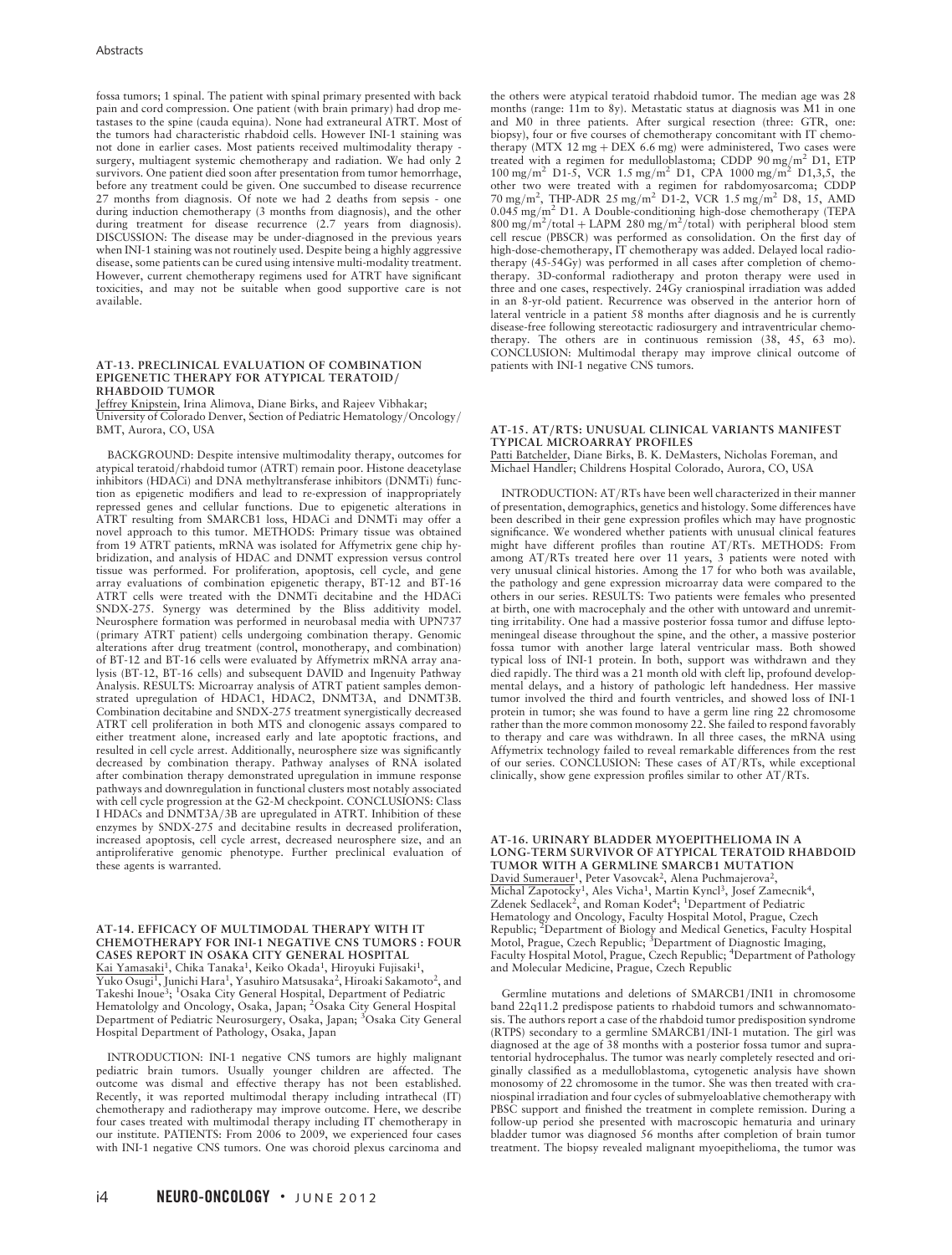completely resected and six courses of chemotherapy were administered. The occurrence of unusual bladder tumor, and known 22 monosomy led to reevaluation of brain tumor histology. Although tumor morphology resembled classic medulloblastoma, INI-1 staining negativity prompted genetic analysis. Mutational screening of the SMARCB1 gene by direct sequence analysis and multiplex ligation-dependent probe amplification (MLPA) detected germ line exon 7 deletion. Parents were tested negative. The girl is disease free 24 months after completion of treatment. This is the first case of urinary bladder myoepithelioma in ATRT survivor illustrating that young patients with RTPS are at increased risk for the development of various malignancies.

AT-17. RHABDOID PROTOCOL IS A PROMISING TREATMENT FOR CNS ATYPICAL TERATOID RHABDOID TUMORS Olga Geludkova1, Ella Kumirova1, Andry Korshunov2, Yuri Kushel2, Armen Melikyan2, Ludmila Shishkina2, Marina Ryzhova2, Valentina Ozerova<sup>2</sup>, Svetlana Gorbatyh<sup>3</sup>, Vladimir Popov<sup>3</sup> Evgeniya Pavlova<sup>3</sup>, Oleg Scherbenko<sup>4</sup>, and Irina Borodina<sup>1</sup>; <sup>1</sup>Federal Research Center of Pediatric Hematology, Oncology and Immunology named by D. Rogachev, Moscow, Russia; <sup>2</sup>Scientific Research Institute of Neurosurgery named by N.N. Burdenko, Moscow, Russia; <sup>3</sup>Morozov Children's Clinical Hospital, Moscow, Russia; <sup>4</sup> Russian Research Center of Rentgenradiology, Moscow, Russia

Atypical teratoid/rabdoid tumor (AT/RT) of the CNS is characterized with aggressive behavior. We evaluated the results of treatment of 30 pts (15 girls and 15 boys) with AT/RT, treated from 1997 to 2011. 20 pts were under 3 y.o. Median age – 1 year 9 months (range 7 months to 15 ys). 15 pts were with M0 stage,  $9 - M +$ , 6-Mx and 23 pts with partial resection. Chemotherapy regimes were not standardized: 14 pts were treated with Rhabdoid protocol with ith. CHT (MTX, ARA-C, PRED), 8 pts – with protocol CWS with ith. CHT (MTX, ARA-C, PRED), 3 pts – with HIT-SKK-92 (with ith. MTX), 4 pts nonprotocol CHT and one – without CHT, but with local RT. 4 pts received CSI 35Gy and boost to tumor bed/metastasis up to 55 Gy,  $9$  pts – local RT, 17 pts were without any RT according to the age <3 y.o. 3-years PFS for all group was 0,29  $\pm$ 0,09, OS  $0,13 \pm 0,1$ . PFS of pts, who received Rhabdoid protocol was 0,54, CWS protocol – 0,25, HIT-SKK'92 or nonprotocol therapy – 0  $(p = 0,031)$ . Pts without CHT – died in 6 mths with PD. PFS of pts, who treated with ith MTX + ARA-C + PRED was 0,44 and without  $-$  0 (p = 0,007). PFS of pts under 3 y.o. was 0,16, older 3 y.o. 0,54 ( $p = 0.02$ ). Pts with M0 stage had better PFS – 0,52 than pts with M+ - 0,1 (p = 0,02). PFS of pts with total resection was 0,43, with subtotal – 0,28 and partial  $-0$  (p = 0,63). PFS pts who received CSI with tumor/MTS boost was 0,32, with local RT 0,75, without RT 0,12 ( $p = 0.06$ ). Median time of survival was 13 mths, of follow up 10 mths (range, 2 to 76 mths). Pts with M0 stage, older 3 y.o. and who received Rhabdoid protocol had better outcome.

### AT-18. COMPARATIVE ANALYSIS OF THERAPEUTIC TARGETS IN AT/RTS AND KRTS BASED ON GENE EXPRESSION

Diane Birks<sup>1</sup>, Andrew Donson<sup>1</sup>, Christopher Dunham<sup>2</sup>, Elizabeth Algar<sup>3</sup> Rajeev Vibhakar<sup>1</sup>, Michael Handler<sup>1</sup>, and Nicholas Foreman<sup>1</sup>; <sup>1</sup>Univ. of CO, Denver, Aurora, CO, USA; <sup>2</sup>Children's and Women's Health Centre of B.C, Vancouver, BC, Canada; <sup>3</sup>Murdoch Children's Research Institute, Parkville, VIC, Australia

INTRODUCTION: Atypical Teratoid / Rhabdoid Tumors (AT/RTs) and Kidney Rhabdoid Tumors (KRTs) are highly aggressive malignancies that occur primarily in very young children. Average survival times remain poor even with extremely aggressive treatment. As expanding numbers of therapies are developed that target specific biological processes or pathways, the question of whether these therapies may be effective for all rhabdoid tumors (RTs) or may be limited to a subset of RTs, is of critical importance for the design of new clinical trials and analysis of outcomes. This study provides some initial answers to this question, based on comprehensive analysis of gene expression in AT/RTs and in KRTs. METHODS: Using Affymetrix gene chips, gene expression of 18 AT/RTs was compared to 13 non-tumor brain control samples. 10 KRTs were compared to 14 non-tumor kidney samples. Potential therapeutic targets were defined as known oncogenes, kinases, or genes with currently available clinically relevant treatments that were significantly up-regulated in the tumor samples (FDR  $<$  0.01 and fold change  $>= 2$ ). RESULTS: 264 potential therapeutic targets were identified in AT/RTs and 245 in KRTs; approximately 50% were common to both RTs. Among those with currently available treatments, TOP2A, RRM1, RRM2, CDKs, AURKA/AURKB, FGFR1, HDAC1 and HDAC2 were common to both RTs. Those unique to AT/RTs included MUC1, WEE1, CHEK1, CDK6, and VEGFA. Those unique to KRTs included

CDK19, CDK7, CDK8, HSP90AA1, and TOP2B. Flavopiridol and gemcitabine targeted the most numbers of genes overall. CONCLUSIONS: Based on gene expression, numerous therapeutic targets are common to both AT/RTs and KRTs, however there are also many targetable genes that show up-regulated expression in only one or the other. The findings from this study provide a basis for rational testing of therapeutic strategies in preclin-ical models, and suggest that both AT/RT and KRT models should be evaluated.

### AT-19. RHABDOID TUMOUR SUPPRESSOR SMARCB1: EVIDENCE FOR A ROLE IN THE POST-TRANSCRIPTIONAL REGULATION OF NF2

Elizabeth Algar<sup>1</sup>, Dean Popovski<sup>1</sup>, Andrea Muscat<sup>2</sup>, and David Ashley<sup>2</sup>; Murdoch Children's Research Institute, Melbourne, Victoria, Australia; 2 Deakin University, Geelong, Victoria, Australia

Malignant rhabdoid tumours of the kidney (KRT) and brain (AT/RT) are biologically complex diseases occurring in early childhood. Inactivation of the SMARCB1 locus is common to KRT and AT/RT. As a component of the SWI/SNF complex, SMARCB1 loss has widespread effects on gene expression and epigenetic regulation. Targeted treatment approaches intersecting SMARCB1 loss, will therefore be a challenge. Given the association of SMARCB1 mutation with schwannoma, we hypothesized NF2 might also play a role in rhabdoid tumour (RT). Although there have been no previous reports of NF2 inactivation in RT, other than the loss of one allele in tumours with 22q deletion, we hypothesized homozygous loss of SMARCB1 might affect NF2 post-transcriptionally in some tumours. To test this, we examined NF2 expression in human embryonic kidney cells (HEK293T) following SMARCB1 knockdown with siRNA. We identified short, novel NF2 transcripts appearing 72 hours after first SMARCB1 siRNA treatment, coincident with loss of full-length NF2. The appearance of short NF2 coincided with SMARCB1 levels approximately 50% those at the outset of the experiment. We then showed that full length NF2 could be restored in a recombinant RT G401 cell line containing an inducible double vector system expressing SMARCB1, which when activated, coincided with the disappearance of shorter forms of NF2. We identified numerous short forms of NF2 in other RT cell lines and tumours, and either very low or negligible levels of full-length NF2. Thus far we have identified several NF2 transcripts distinct from the alternatively spliced NF2 variants deposited in the UCSC database and we predict they are either non-functional or alternatively, dominant oncogenic forms of NF2. Further characterization is in progress. Our results demonstrate another level of complexity to SMARCB1 and provide an explanation for the observed up-regulation of oncogenic signalling downstream of NF2 in RT.

### AT-20. CASE REPORT: LONG-TERM SURVIVAL IN AN INFANT SYNDROMIC PATIENT AFFECTED BY ATYPICAL THERATOID-RHABDOID TUMOR

Piergiorgio Modena1, Iacopo Sardi2, Monica Brenca1, Laura Giunti2, Roberta Maestro<sup>1</sup>, Anna Maria Buccoliero<sup>2</sup>, Bianca Pollo<sup>4</sup>, Lorenzo Genitori<sup>2</sup>, Felice Giangaspero<sup>3</sup>, and Maura Massimino<sup>4</sup> CRO NAtional Cancer Institute, Aviano, Italy; <sup>2</sup>Meyer Hospital, Firenze, Italy; <sup>3</sup>La Sapienza University, Roma, Italy; <sup>4</sup>Istituto Neurologico Besta, Milano, Italy; <sup>5</sup>Istituto Nazionale Tumori, Milano, Italy

Atypical theratoid rhabdoid tumor (ATRT) is an aggressive neoplasm of infancy with a dismal prognosis, particularly in patients affected by rhabdoid tumor predisposition syndrome, that presents less than 20% overall survival at 1 year from diagnosis. We here describe an unusual case of ATRT in a 2-years old patient with a mosaicism 47, XXY[14]/46,XY[65] and affected by rhabdoid tumor predisposition syndrome caused by constitutional SMARCB1 heterozygous mutation c.118C > T (Arg40X). Patient's primary tumor presented a cumbersome differential diagnosis and was finally treated in 2003 as a less-than-3-years metastatic medulloblastoma. At the onset of a second spinal lesion seven years later, both tumors were pathologically and molecularly evaluated at the national central pathology review board and both tumors were defined as ATRT in a syndromic patient, with strong evidence of a clonal origin of the two lesions. Both lesions presented loss of the entire second allele, the same pattern of 22q loss of heterozigosity as detected by microsatellite analysis and identical sequence polymorphisms in mitocondrial DNA hypervariable regions. The patient underwent further treatment of the metastatic spinal lesion and is now alive without evidence of disease, over one year after the detection of metastatic disease and at seven years from the original diagnosis. The report underscores the current utility of multiple comprehensive approaches for the correct diagnosis and clinical management of patients affected by rare and atypical brain neoplasms, and also evidences that successful local control